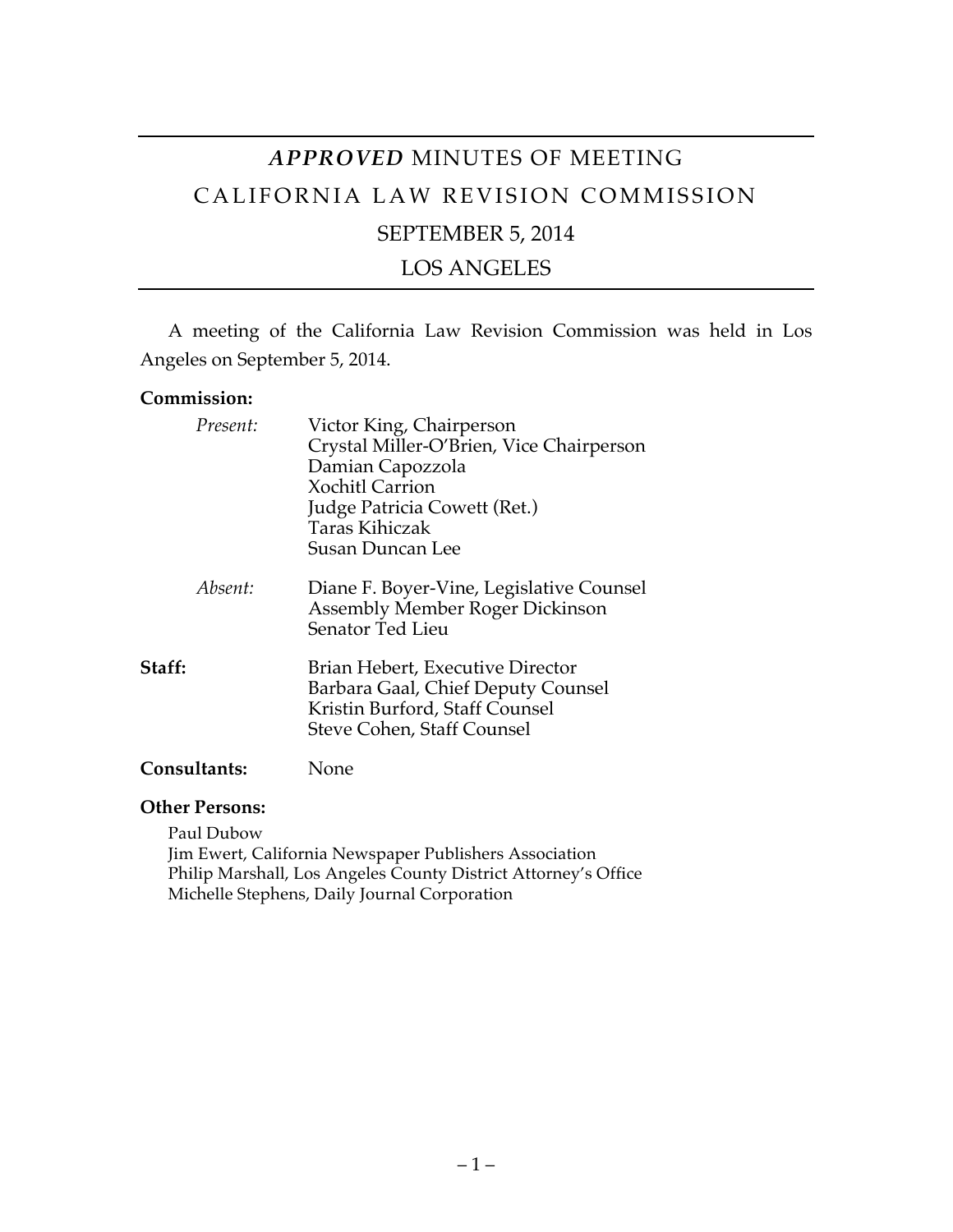| CONTENTS |
|----------|
|----------|

| Study G-300 - State and Local Agency Access to Customer Information from Communication    |  |
|-------------------------------------------------------------------------------------------|--|
|                                                                                           |  |
|                                                                                           |  |
| Study K-402 — Relationship Between Mediation Confidentiality and Attorney Malpractice and |  |
|                                                                                           |  |
|                                                                                           |  |
|                                                                                           |  |

# 1 MINUTES OF JUNE 12, 2014, COMMISSION MEETING

Memorandum 2014-29 presented a draft of the Minutes of the June 12, 2014,

Commission meeting. The Commission approved the Minutes without change.

### ADMINISTRATIVE MATTERS

# **Election of Officers**

 The Commission considered Memorandum 2014-28, relating to the election of Commission officers. The Commission elected Victor King as Chairperson and

Crystal Miller-O'Brien as Vice Chairperson, for terms commencing immediately

and ending August 31, 2015.

# **Report of Executive Director**

# The Executive Director reported on the following matters:

- Meetings held on Fridays may pose some scheduling difficulties. This issue will be discussed further in the upcoming memorandum on the Commission's meeting schedule for 2015.
- Former Executive Secretary Nathaniel Sterling made another generous gift to the King Hall Law School, to be used to support the Commission's work. The Chairperson will send Mr. Sterling a letter of appreciation. The gift will also be recognized in the next Annual Report. In addition, the staff will inquire about Mr. Sterling's availability to attend the October or December meeting for public recognition. If necessary for that purpose, the December meeting could perhaps be held in the San Francisco Bay Area. That issue will also be discussed in the upcoming meeting schedule memorandum.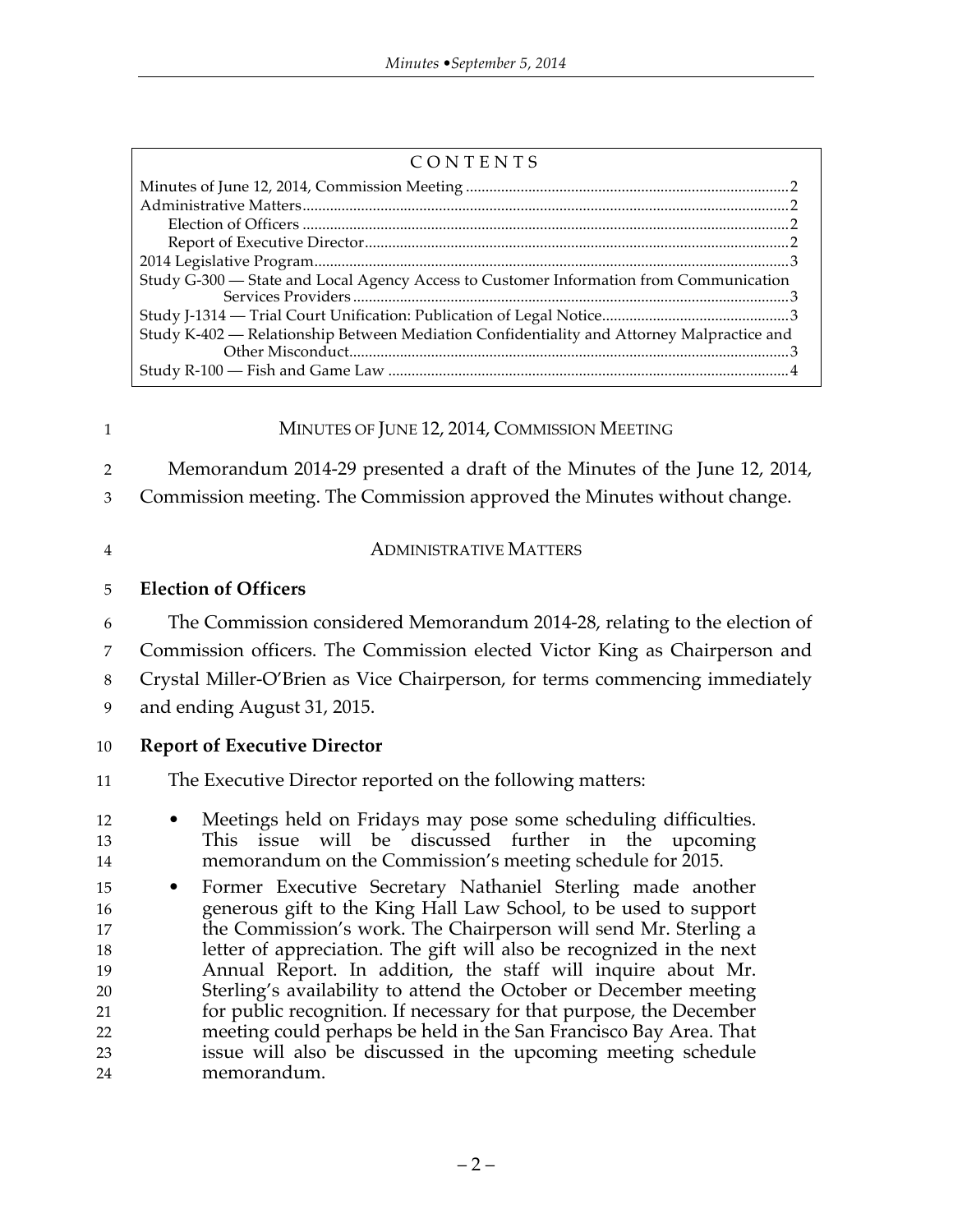#### 1 2014 LEGISLATIVE PROGRAM

 The Commission considered Memorandum 2014-30, reporting on the Commission's 2014 legislative program. The Memorandum noted the enactment of Senate Bill 406 (Evans), which assigns a new study to the Commission. The Commission authorized the staff to begin work on that study immediately.

# STUDY G-300 — STATE AND LOCAL AGENCY ACCESS TO CUSTOMER INFORMATION FROM COMMUNICATION SERVICES PROVIDERS

 The Commission considered Memoranda 2014-31, 2014-32, 2014-33, and 2014- 34, discussing the scope of the study, cell phone searches, and federal privacy statutes. The Commission concurred in the staff's analysis of the scope of the study, and approved the staff's recommendation that the study be bifurcated, with the surveillance part of the study preceding work on government action affecting communication services. No other decisions were required or made.

# STUDY J-1314 — TRIAL COURT UNIFICATION: PUBLICATION OF LEGAL NOTICE

 The Commission considered Memorandum 2014-37, presenting a draft tentative recommendation to address the issue of judicial district notice publication.

 The Commission revised the draft to use the term "public notice district" in place of "publication district." With that change, the Commission approved the draft as a tentative recommendation, to be posted to the Commission's website and circulated for comment.

 The Commission considered revising the term "warehouseman" in Commercial Code Section 6103(c)(16), to make it gender neutral, but decided against doing so. It is unclear whether substituting a gender neutral term might have unintended effects.

# STUDY K-402 — RELATIONSHIP BETWEEN MEDIATION CONFIDENTIALITY AND **ATTORNEY MALPRACTICE AND OTHER MISCONDUCT**

 The Commission considered Memorandum 2014-35 and its First Supplement, discussing the law in other U.S. jurisdictions. The Commission also considered Memorandum 2014-36 and its First Supplement, relating to recent communications.